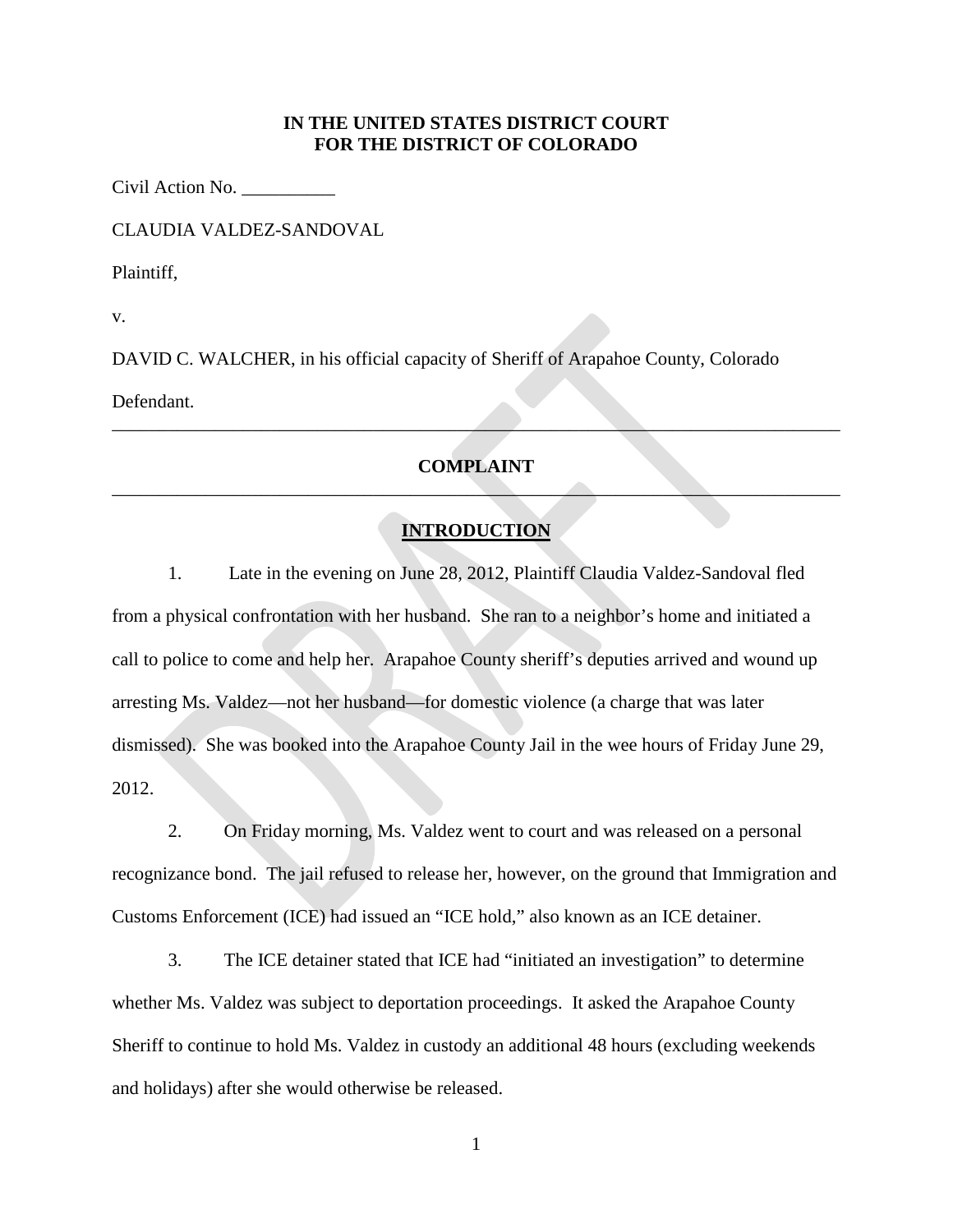4. The Arapahoe County Sheriff's Office continued to hold Ms. Valdez in custody for an additional three days, solely on the ground that ICE had stated its interest in investigating her.

5. By holding Ms. Valdez in jail without legal authority, Defendant Arapahoe County Sheriff's Office deprived Ms. Valdez of her liberty without due process of law, in violation of the Fourteenth Amendment. The unlawful imprisonment also violated the right of Ms. Valdez to be free of unreasonable seizures, in violation of the Fourth Amendment. In this action, Ms. Valdez seeks compensation pursuant to 42 U.S.C. § 1983.

## **JURISDICTION AND VENUE**

6. This action arises under the Constitution and laws of the United States, including 42 U.S.C. § 1983. Jurisdiction is conferred on this Court pursuant to 28 U.S.C. §§ 1331, 1343, and 1367.

7. Venue is proper in the District of Colorado pursuant to 28 U.S.C. § 1391(b). All parties reside within the District of Colorado, and the events described in this Complaint occurred in the District of Colorado.

### **PARTIES**

8. Plaintiff Claudia Valdez-Sandoval is a resident of Colorado.

9. Defendant David C. Walcher is the Sheriff of Arapahoe County, Colorado. He is in charge of the Arapahoe County Sheriff's Office and the Arapahoe County Detention Facility ("ACDF"). He has custody and control of all persons confined in ACDF and is responsible for formulating policies applicable to the jail and detention of prisoners. Defendant Walcher is sued in his official capacity.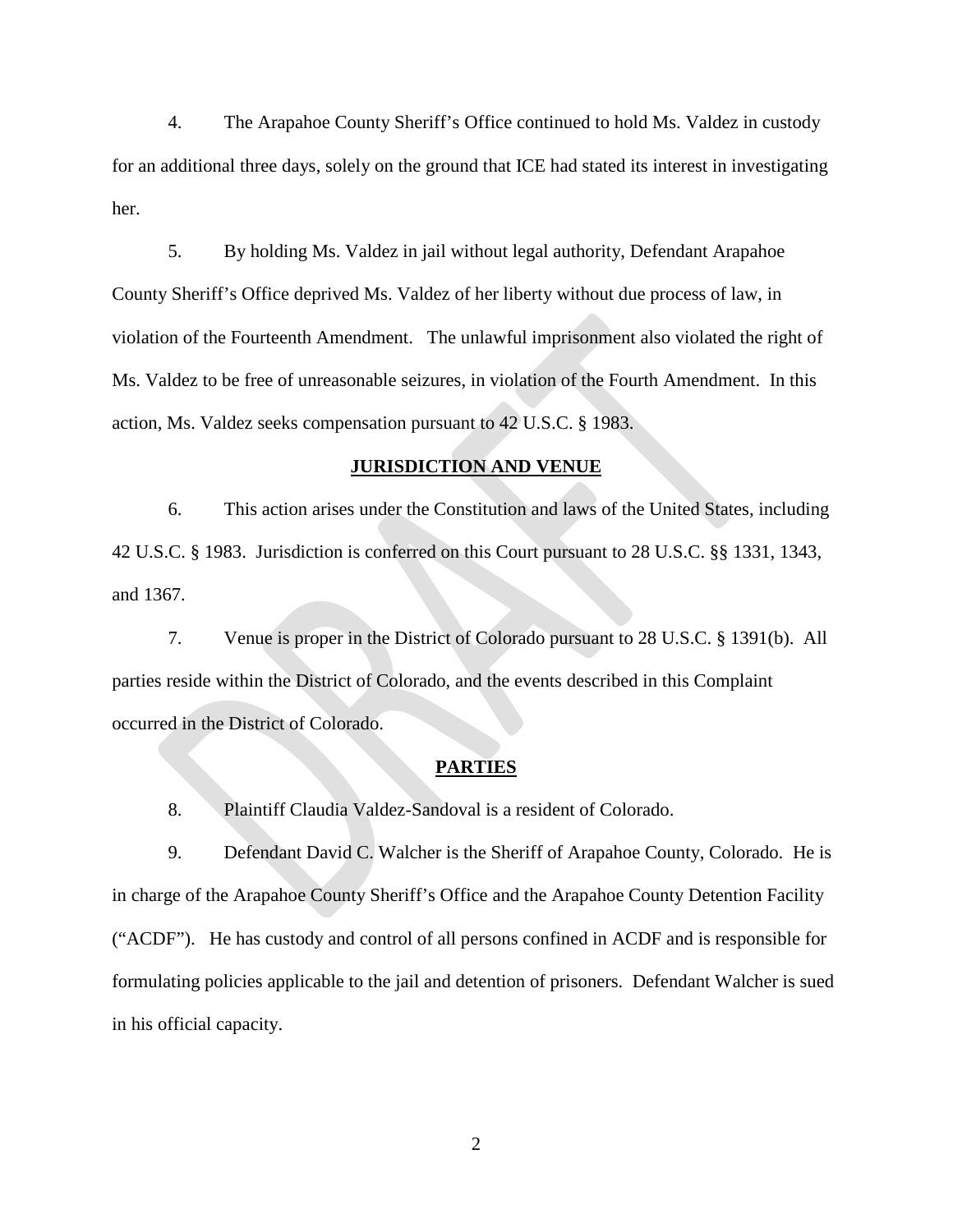10. At all times relevant to this Complaint, Defendant and his employees and agents acted or failed to act under color of state law.

### **BACKGROUND ON IMMIGRATION DETAINERS**

11. Immigration detainers (also called "ICE detainers" or "ICE holds") are routinely issued by Immigration and Customs Enforcement division of the Department of Homeland Security (DHS). These detainers are issued on a standard form, ICE form I-247.

12. The I-247 form identifies a prisoner in the custody of a law enforcement agency, and it asks the law enforcement agency to continue to detain that prisoner for an additional 48 hours (excluding weekends and holidays) after he or she would otherwise be released.

13. Thus, detainers ask law enforcement agencies to hold the prisoner for up to an additional 5 days if the 48-hour period occurs over a three-day holiday weekend. ICE requests this extended detention so that it can decide whether to take that person into federal custody for a possible immigration violation.

14. Immigration detainers are not warrants; they are not court orders; they are not issued or approved by judges.

15. Instead, immigration detainers are unsworn documents that may be issued by a wide variety of immigration enforcement agents and deportation officers.

16. Immigration detainers do not represent a finding of a person's immigration status.

17. The fact that ICE has issued a detainer does not mean that the subject is actually a non-citizen subject to deportation.

18. Even in a case where the subject of an immigration detainer is present in violation of federal immigration laws, that status is not a crime under federal or state law.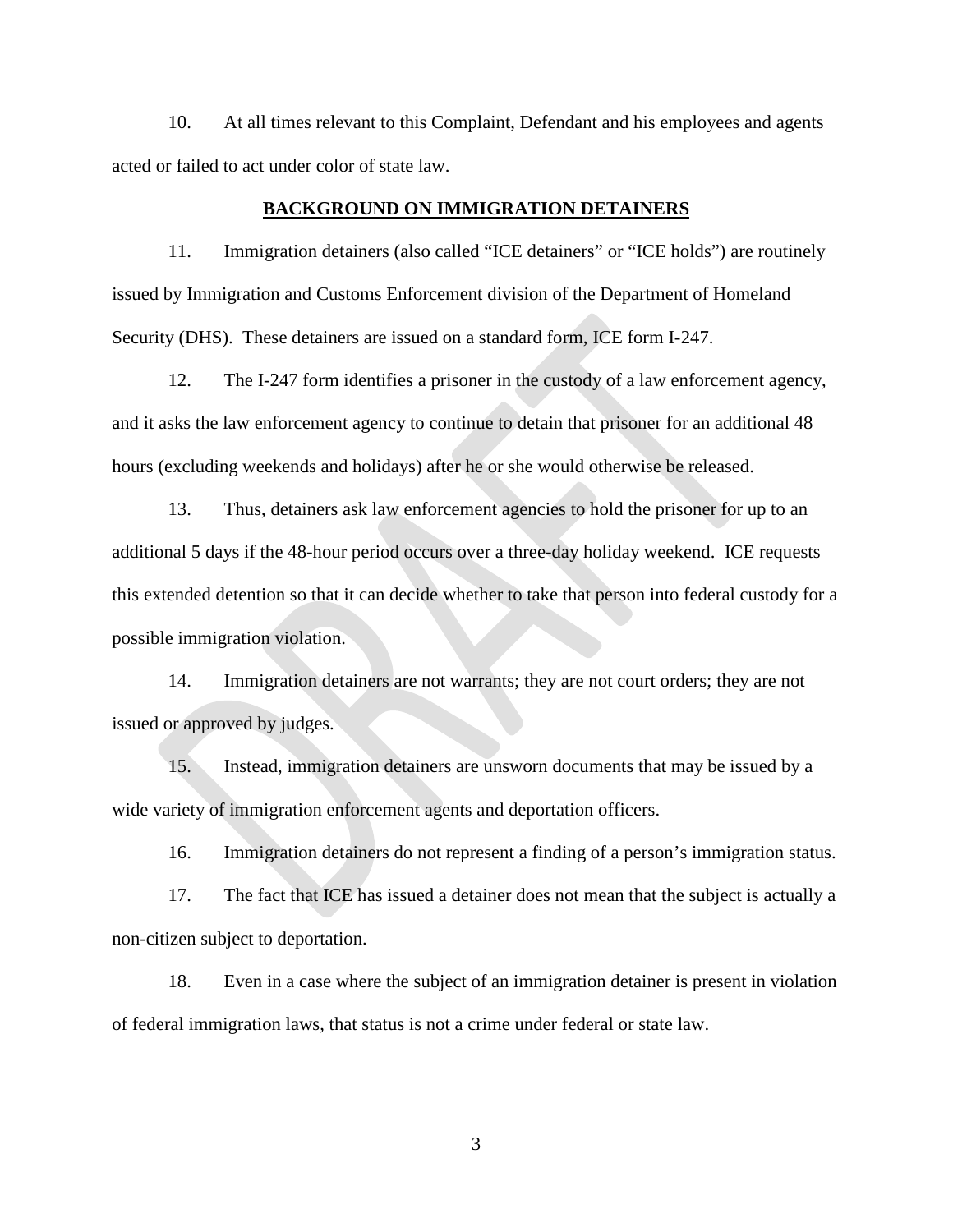19. As ICE acknowledges and federal courts have held, an immigration detainer is merely a request, not a command that local law enforcement must obey.

20. In Colorado, the authority of a peace officer to make an arrest or otherwise deprive a person of liberty derives from the Colorado Constitution and the statutes enacted by the legislature.

21. No Colorado statute authorizes a peace officer to deprive persons of liberty on the ground that ICE has issued an immigration detainer. No Colorado statute authorizes a peace officer to deprive persons of liberty on the ground that federal immigration authorities suspect a civil violation of federal immigration law. Accordingly, Colorado sheriffs have no authority under Colorado law to deprive someone of liberty because ICE has issued an immigration detainer.

22. When Defendant relied on an immigration detainer to deprive Ms. Valdez of liberty, he acted without lawful authority.

#### **FACTUAL ALLEGATIONS**

23. Ms. Valdez has been living in the Denver metro area for fourteen years. At the time of the events described in this Complaint, she had been married for twelve years, and the couple had three children.

24. Late in the evening of June 28, 2012, Ms. Valdez had an argument with her husband that turned physical. Frightened, Ms. Valdez fled to a neighbor's house with her children and asked the neighbor to call the police to help her

25. Deputies from the Arapahoe County Sheriff's Office arrived. They wound up arresting Ms. Valdez on a domestic violence charge. The charge was dismissed soon afterwards.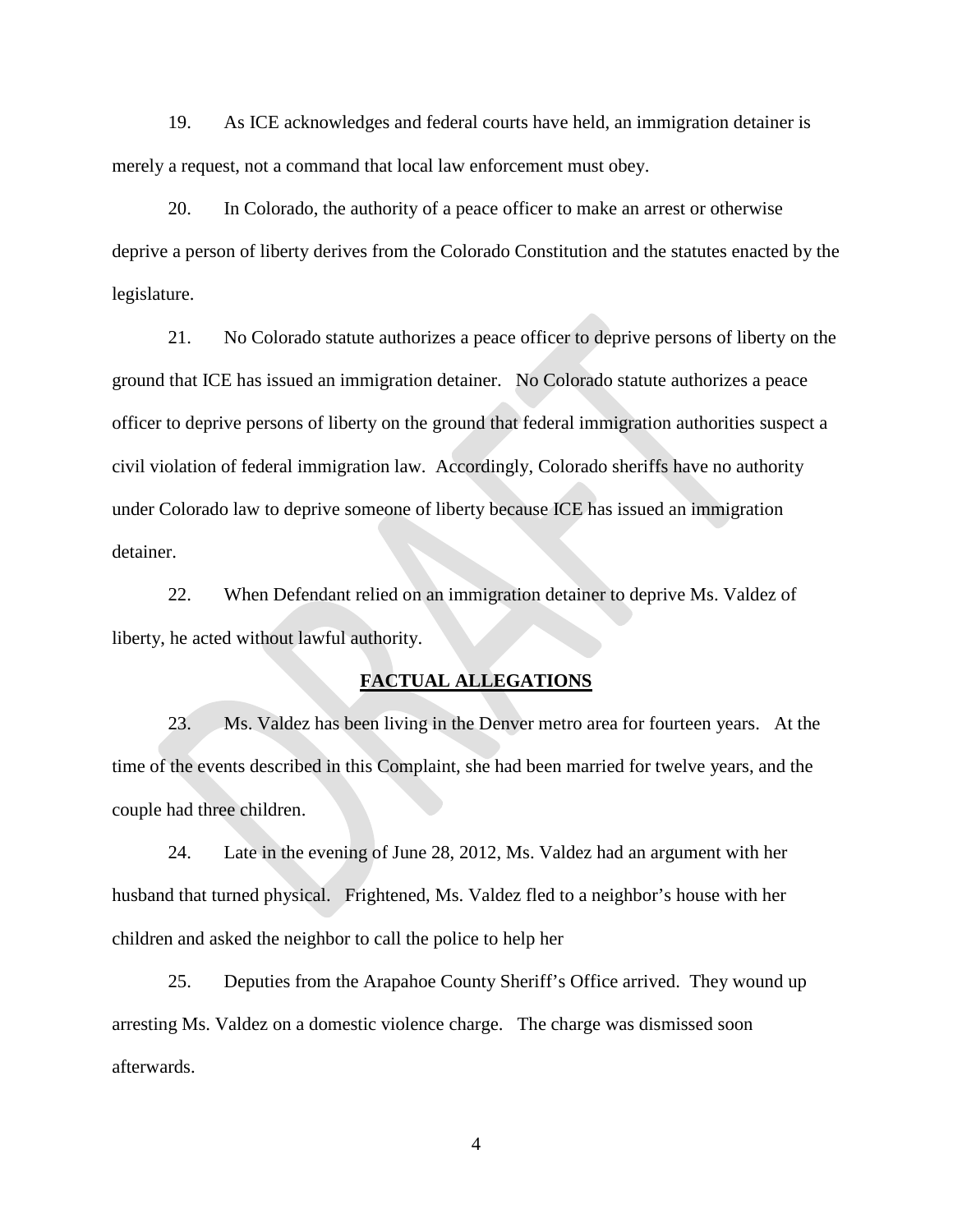26. Early on the morning of June 29, 2012, Ms. Valdez was booked into the Arapahoe County Detention Center on the domestic violence charge.

27. She was taken to court the morning of June 29, 2012, and the court granted her a personal recognizance (PR) bond.

28. Ms. Valdez signed the PR bond at 10:50 a.m. that day, at which point she was entitled to release.

29. Although Ms. Valdez was entitled to release from custody on Friday morning June 29, Defendant refused to release her. One or more employees of the Defendant told Ms. Valdez that she would remain incarcerated because ICE had placed a "hold" on her.

30. The immigration detainer that ACDF received named Ms. Valdez and stated that DHS had "initiated an investigation" to determine whether Ms. Valdez was subject to removal proceedings.

31. The detainer asked ACDF to continue to maintain custody of Ms. Valdez "for a period not to exceed 48 hours, excluding Saturdays, Sundays, and holidays, beyond the time when [she] would have otherwise been released" to allow ICE to take her into custody.

32. Pursuant to Defendant's custom, practice, and/or policy of honoring immigration detainers and similar requests from ICE to maintain custody of prisoners after they would otherwise have been released, Ms. Valdez remained incarcerated in Defendant's jail for an additional three days. During that three days, Defendant's only ground for continuing to hold Ms. Valdez was the request from ICE to continue to maintain custody.

33. At no time during that three days did a judicial officer review the grounds for continuing to hold Ms. Valdez in custody. At no time did any judicial officer determine that the continued incarceration was based on probable cause. Indeed, at the moment that Defendant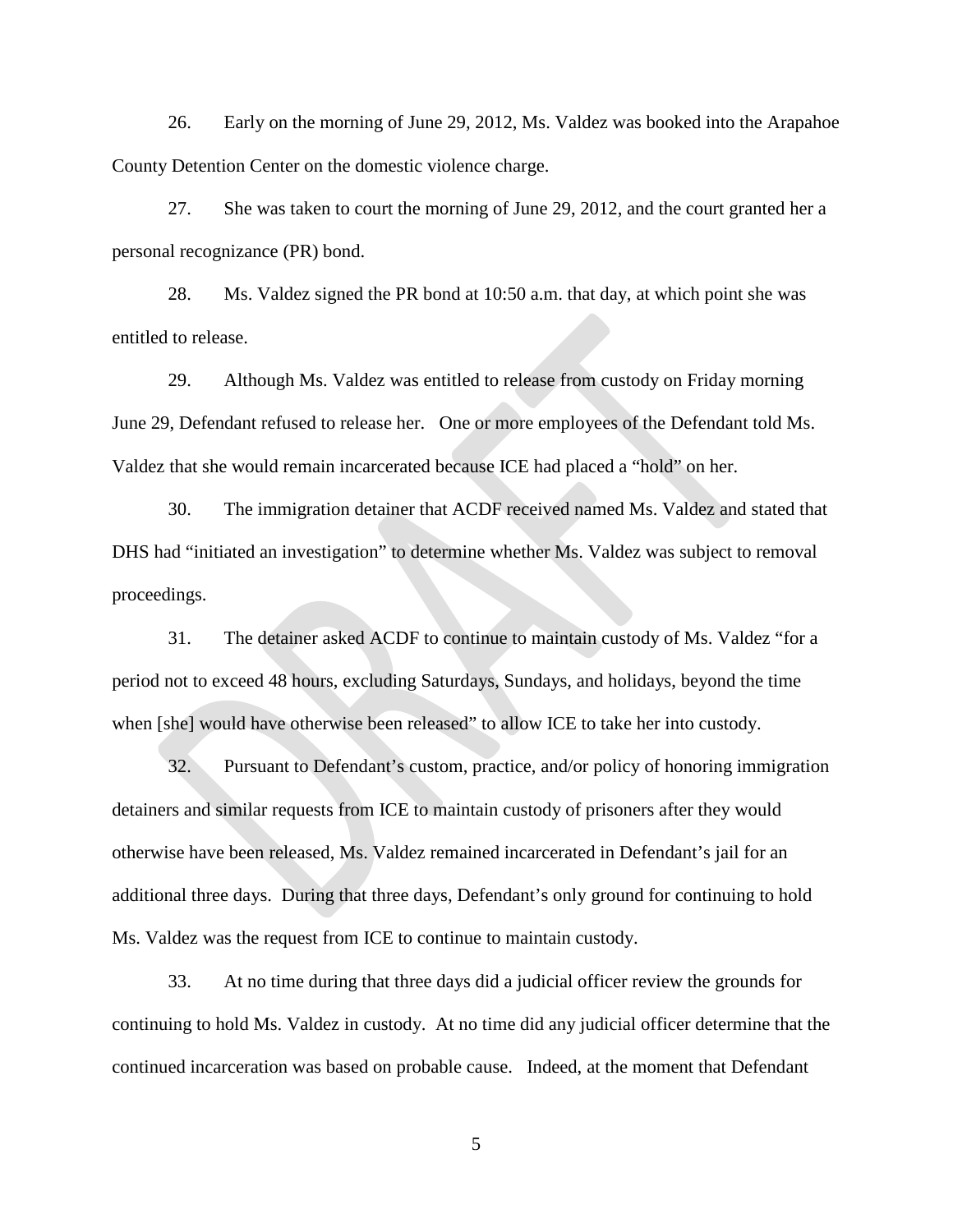first began to hold Ms. Valdez solely on the ground that ICE had requested continued custody, Defendant knew that no judicial officer would review the facts or the legal grounds for the detention while Ms. Valdez was incarcerated at ACDF.

34. With regard to the continued incarceration of Ms. Valdez in ACDF after her PR bond was authorized, all the actions and failures to act of Defendant and his employees were carried out pursuant to the policy, custom, and/or practice of the Defendant.

35. Ms. Valdez was released to ICE on Monday July 2, 2012 at 7:40 a.m.

36. Later that day, ICE released her on bond.

# **FIRST CLAIM FOR RELIEF Fourth Amendment - 42 U.S.C. § 1983**

37. The foregoing allegations are incorporated by reference.

38. The Fourth Amendment forbids unreasonable seizures.

39. Ms. Valdez was deprived of her liberty without lawful authority, in violation of

her right to be free of unreasonable seizures.

40. When Defendant chose to hold Ms. Valdez on an immigration detainer, he carried out a new seizure that must be supported by probable cause.

41. Defendant did not have probable cause to detain Ms. Valdez or to deprive her of her liberty.

42. Defendant subjected Ms. Valdez to an unreasonable seizure in violation of her rights under the Fourth Amendment.

43. Defendant's customs, policies and/or practices described herein, adopted and implemented with deliberate indifference, caused the violation of Ms. Valdez's rights.

44. Ms. Valdez is entitled to compensatory damages, attorney's fees and costs pursuant to 42 U.S.C. § 1988, and any other relief the Court deems just.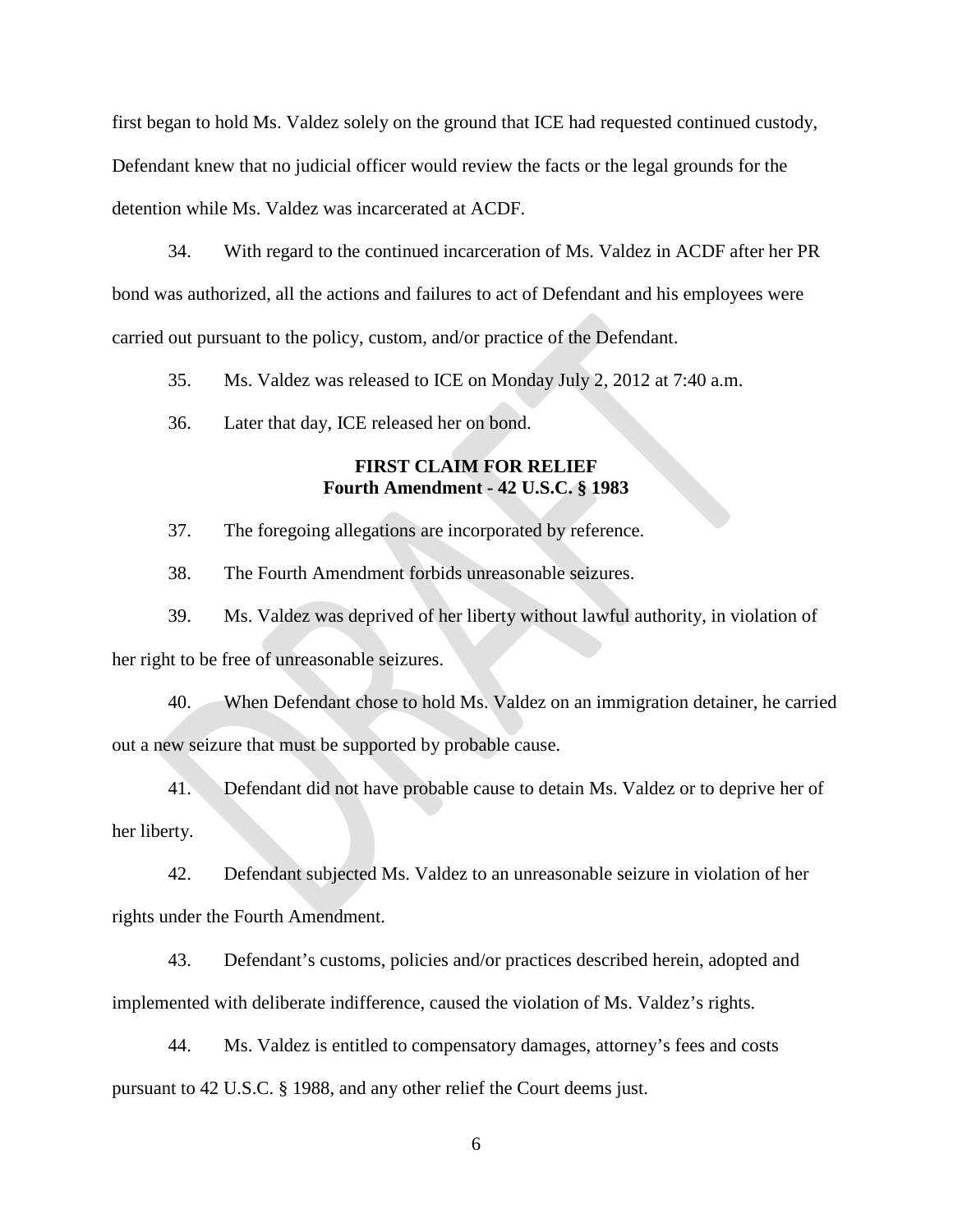## **SECOND CLAIM FOR RELIEF Fourth and Fourteenth Amendment - 42 U.S.C. § 1983**

45. The foregoing allegations are incorporated by reference.

46. The Fourth Amendment, or in the alternative the Due Process clause, require that all warrantless arrests or seizures of persons be supported by a prompt judicial determination of probable cause as a prerequisite to extended restraint of liberty following arrest.

47. Absent prompt judicial determination that the deprivation of liberty is justified by law, the jailer must release the prisoner.

48. By choosing to continue to hold Ms. Valdez in custody solely on the basis of an immigration detainer, Defendant carried out a warrantless seizure or a warrantless arrest.

49. Defendant subjected Ms. Valdez to extended restraint of liberty without a prompt judicial determination of probable cause, in violation of the Fourth Amendment or, in the alternative, in violation of the Due Process Clause.

50. Defendant's customs, policies and/or practices described herein, adopted and implemented with deliberate indifference, caused the violation of Ms. Valdez's constitutional rights.

51. Ms. Valdez is entitled to compensatory damages, attorney's fees and costs pursuant to 42 U.S.C. § 1988, and any other relief the Court deems just.

## **THIRD CLAIM FOR RELIEF Fourth and Fourteenth Amendment - 42 U.S.C. § 1983**

52. The foregoing allegations are incorporated by reference.

53. Ms. Valdez was granted a personal recognizance bond entitling her to release, but Defendant refused to release her.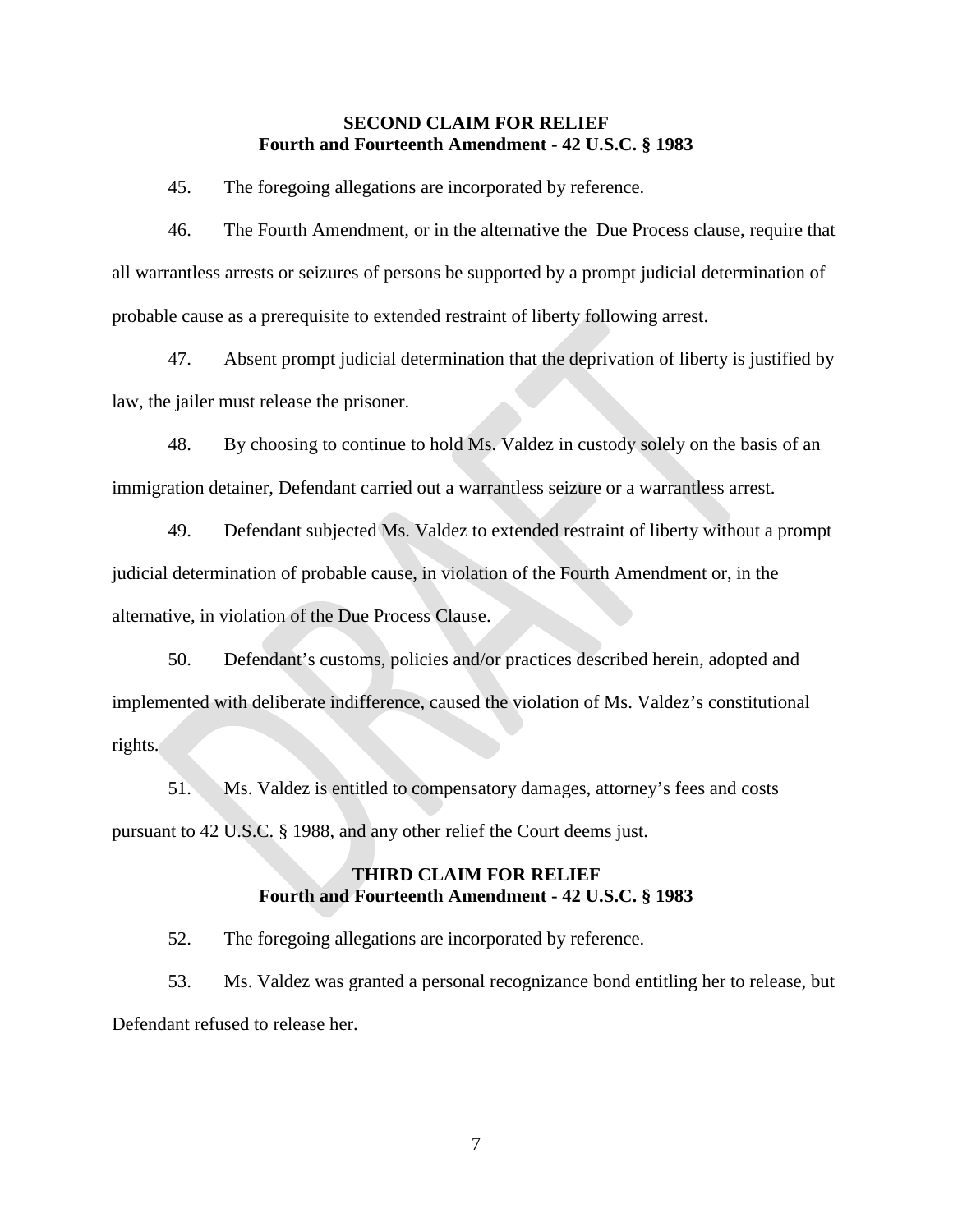54. An arrestee obtains a liberty interest in being freed of detention once he or she is entitled to release on bond.

55. Defendant had no legitimate justification for declining to release Ms. Valdez after she was granted a PR bond.

56. Detention of Ms. Valdez based on the immigration detainer constituted arbitrary, wrongful government action. By refusing to release Ms. Valdez after she was granted a personal recognizance bond, Defendant subjected Ms. Valdez to a violation of her rights under the Fourth Amendment and the Due Process Clause.

57. Defendant's customs, policies and/or practices described herein, adopted and implemented with deliberate indifference, caused the violation of Ms. Valdez's constitutional rights.

58. Ms. Valdez is entitled to compensatory damages, attorney's fees and costs pursuant to 42 U.S.C. § 1988, and any other relief the Court deems just.

### **PRAYER FOR RELIEF**

WHEREFORE, Plaintiff seeks the following relief:

A. Compensatory damages;

B. An award of reasonable attorney's fees and costs, pursuant to 42 U.S.C § 1988 and any other applicable law;

C. Prejudgment interest and post-judgment interest on any award of damages to the extent permitted by law; and

D. Any additional relief the Court deems just and proper.

### **JURY DEMAND**

Plaintiff requests a trial by jury.